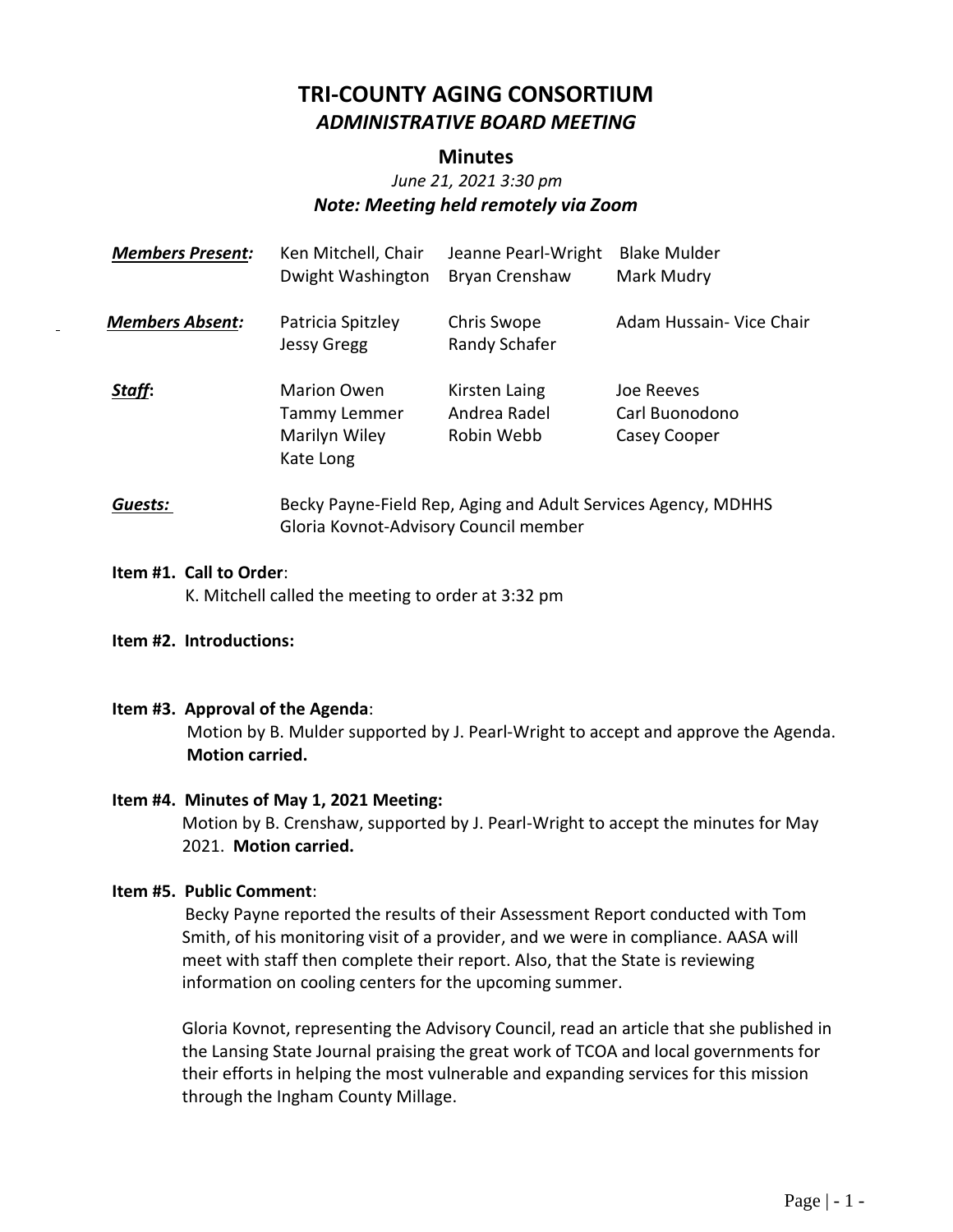#### **Item #6. Directors Report:**

- The CDC has announced new guidelines. Elizabeth Hertel, MDHHS Director has lifted several requirements dealing with gatherings and masks. However, as we deal with the most vulnerable population, we are waiting to hear clarification from MDHHS and AASA.
- TCOA has a staff committee that review and discuss current COVID-19 related policies. In discussing the new recommendation, the committee has decided to keep our current policy for the time being. This policy mandates that masks are to be worn in the office.
- There is a return to work directive and for TCOA this will be done in phases as we have planned. There are scheduled days for each employee to keep the total number of employees in the office at the same time low.
- Staff working one on one with clients will, at minimum, be wearing masks and social distancing for the following reasons:
	- o Some clients are medically unable to have the vaccine.
	- o There is the risk of contracting the virus even though they have been vaccinated
	- $\circ$  The client requests that a staff person be vaccinated to enter their home.
- Calls for vaccine information and to get assistance have dramatically decreased. All three counties are exceeding most other counties in the percentage of 65 plus, approximately 80%, who have at lease received their initial vaccination. TCOA has assisted over 900 persons with securing tax assistance.

## **II. Other:**

- The state legislature is in the process of allocating funds from the federal Covid relief act, with additional funds for home delivered meals, in-home services and other community-based programs.
- Gloria Kovnot representing our Advisory Council is here. She recently won the Michigan Senior Citizen of the Year. Her accomplishments are establishing the senior commission in Delta Township, building an outdoor exercise park for seniors at Sharp Park and has volunteered to help with many events and initiatives to improve the lives of seniors.
- Becky Payne, our AASA Field Representative has conducted AASA's annual assessment review for our provider monitoring visit, completed by our Contract Manager, Tom Smith. TCOA is in compliance with all applicable operating standards.

# **Item #7. MDHHS Provider Screening Information Collection Tool**

J. Reeves gave an update on the MDHHS Provider Screening Information Collection Tool with input from Kirsten Laing, the Project Choice Director.

# **Item #8. Human Resources**

# **A. Telecommuting Policy**

Andrea Radel, Human Resource Director, gave an update on our Telecommuting Policy as we are transitioning the staff back to the office. Motion by B. Crenshaw, supported by J. Pearl-Wright to accept the Telecommuting Policy to file. **Motion carried**.